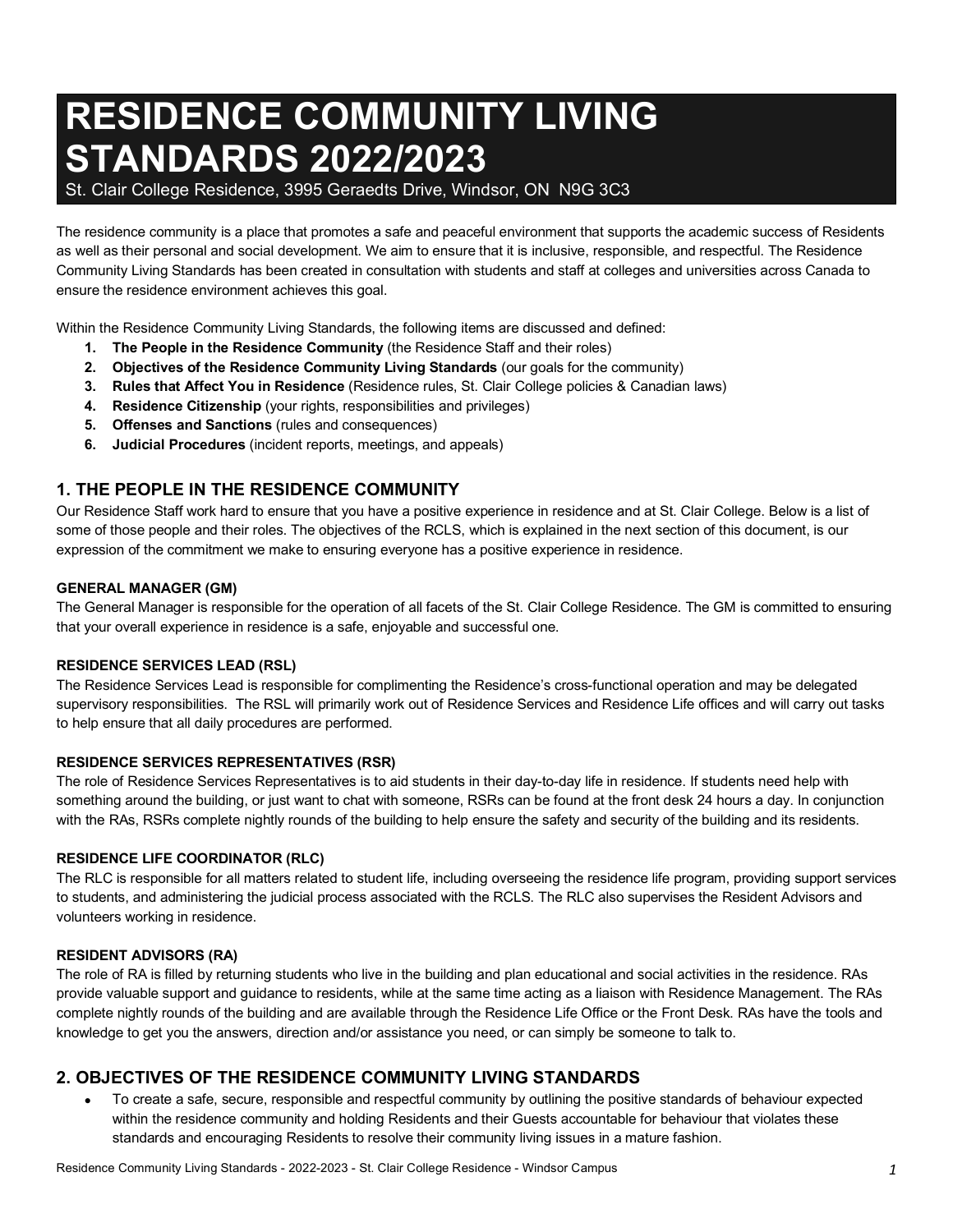- To create an environment conducive to academic success by promoting behaviour among Residents and their Guests that creates an effective learning environment.
- To create an environment conducive to personal growth and development by educating Residents about the effect that their choices may have on themselves and others around them and providing Residents with an opportunity to learn from their behaviour.
- To create a fair environment by following the Principles of Natural Justice and Procedural Fairness and clearly defining the standards and processes that Residents, Guests and Staff are expected to follow.

# **3. RULES THAT AFFECT YOU IN RESIDENCE**

Residence policies and procedures are set guidelines for students that live in residence on St. Clair College's campus. These are detailed in the Student Residence Agreement and the RCLS. St. Clair College policies and procedures are related to an individual's status as a student of St. Clair College and their behaviour on campus, which includes Residence. Therefore, as a residence student your actions in Residence can also affect your academic status.

Municipal, Provincial and Federal laws and by-laws are related to you being a citizen in the city, province and country. The standards outlined by the Residence management and St. Clair College are informed by these laws. Residence staff aim to ensure that all of these standards of behaviour are respected and maintained while in the Residence.

Normally the Residence policies and procedures and St. Clair Colleges policies and procedures act independently of one another. However, Residence shares all reports alleging RCLS violations with St. Clair College. In situations that create a concern for the safety and security of students in Residence and on campus, all important information will be shared between appropriate Residence and St. Clair College officials. In serious cases, allegation(s) may be investigated by both the Residence and St. Clair College and the student will be subject to the sanctions under both sets of policies and procedures.

For more information about St. Clair College policies and procedures please refer to the following:

St. Clair College Code of Student Rights and Responsibilities: **http://www.stclaircollege.ca/stclairspace/downloads/policy71.pdf** 

## **SCOPE & APPLICATION**

The RCLS applies to all Residents and their Guests. They are in effect:

- (a) on Residence property, including in all Residence buildings and the grounds of the Residence;
- (b) at off-campus events sponsored by Residence or a recognized student leadership group in residence;
- (c) when the conduct of a Resident has a substantial link to St. Clair College, direct implications for the proper functioning of Residence; the well-being of Residents; the educational mission of St. Clair College; or the interests or reputation of Residence and/or St. Clair College. This includes any behaviour observed or carried out through an online medium, by using text, audio, video or images, including but not limited to Facebook, YouTube, Instagram, and Twitter will be treated as an Offense detailed within these standards.

### **AUTHORITY**

The RCLS is intended to be clear to all readers. If you have a question, consult Residence management, as they have the authority to interpret the Standards.

The RCLS attempts to identify a range of behaviours that constitute Offenses. Residence reserves the right, in extraordinary circumstances, to identify and sanction conduct that may not be specifically described, but which clearly does not support the stated Objectives of the RCLS or St. Clair College Policies.

#### **PROTECTION OF PRIVACY**

Residence respects the privacy and personal information of residence students and will comply with the Freedom of Information and Protection of Privacy Act regarding the gathering, retention, safeguarding and disposal of personal information.

All concerning behaviours and allegations of offenses documented in Residence Reports will be made available to the Resident, Campus Security and the Office of the Director of Student Services, upon request.

All Residence reports, files and records, both paper-based and electronic, will be kept for a minimum of seven (7) years after the termination of the Student Residence Agreement.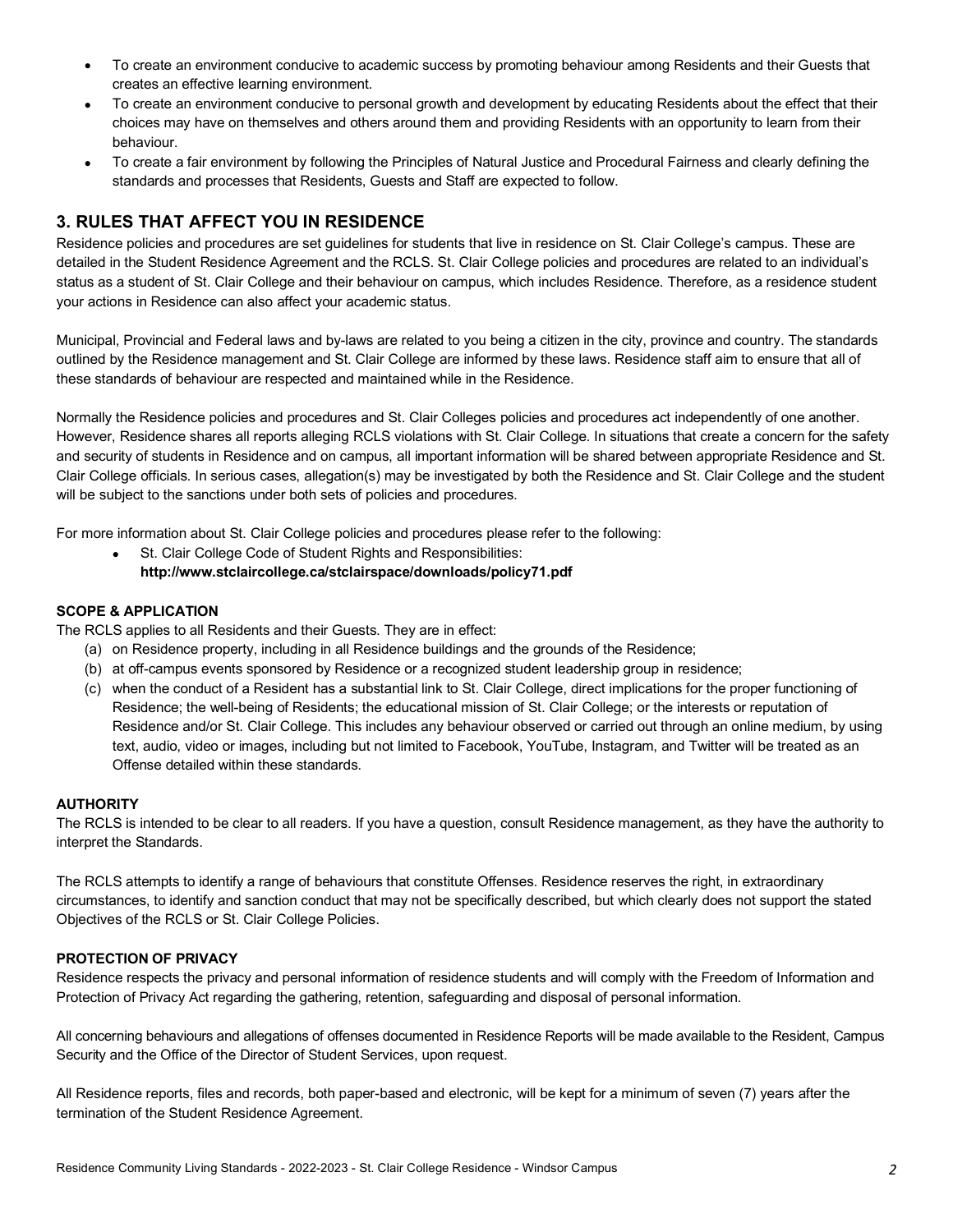# **4. RESIDENCE CITIZENSHIP**

You are a citizen of the Residence community and a student of St. Clair College. You therefore have certain rights, responsibilities and privileges, which are summarized below. Full details are available in the St. Clair College Code of Student Rights and Responsibilities.

In Residence, please remember that your privileges are yours to maintain by respecting the rules of Residence and St. Clair College. Rights should NOT be confused with Privileges.

As a good citizen of our Residence Community, you acknowledge in a responsible way your rights, responsibilities and privileges as well as the rights, responsibilities and privileges of others. We hope that you participate in the community in a positive way and you do your part to create and maintain an environment that encourages academic success and social growth.

## **RESIDENTS' RIGHTS**

Within the Residence Community you, as a Resident, have the right to:

- (a) enjoy the rights and freedoms recognized by law, subject only to restrictions that ensure the welfare and advancement of the Residence Community, as detailed in the RCLS,
- (b) enjoy the rights and freedoms recognized by St. Clair College's Code of Student Rights and Responsibilities, subject only to restrictions that ensure the welfare and advancement of the Residence Community, as detailed in the RCLS,
- (c) be free from discrimination, on the basis of race, ancestry, religious beliefs, physical ability, marital status, colour, place of origin, gender, mental disability, family status, source of income, age or sexual orientation,
- (d) enjoy an atmosphere intended to remain free from behaviour which is reasonably interpreted as unwelcome; including (but not limited to) remarks, jokes, or actions which demean another person and/or deny individuals their dignity and respect,
- (e) study, work, read and sleep in your unit/suite/room without undue interference from unit-mates or others,
- (f) occupy your assigned unit/suite/room and use its furniture, effects and services,
- (g) access to your assigned room/unit,
- (h) expect that unit/suite/roommates will respect your personal property,
- (i) expect reasonable cooperation from others when you are sharing common rooms/facilities,
- (j) live in a clean environment, requiring a joint and equitable effort from you and your unit/suite/roommates,
- (k) reasonable privacy from unit/suite/roommates or others,
- (l) have your concerns considered by Residence Staff,
- (m) have all reported offenses investigated in a reasonable amount of time and efficient manner,
- (n) expect confidentiality from Residence Staff with regards to all personal and student conduct related information.

### **RESIDENTS' RESPONSIBILITIES**

With your rights there are also corresponding expectations of behaviour within the Residence Community. As a Resident you have the responsibility to:

- (a) read, understand and abide by St. Clair College Calendar, codes, policies and regulations, guidelines and processes, including the Student Residence Agreement and RCLS,
- (b) recognize the authority of all Residence and St. Clair College Staff acting in the scope of their position and to be responsive and cooperative in all dealings with them,
- (c) treat with respect, civility, courtesy and consideration all Residents, Residence Staff and St. Clair College Officials and conduct yourself in a way that permits them to be successful academically and/or perform their duties,
- (d) take all actions associated with good citizenship, including reporting violations of Residence and St. Clair College policies, and taking all reasonable measures to ensure the safety and security of the Residence Community,
- (e) seek help or resources to protect and ensure your personal health, safety and wellbeing, including addressing issues of selfharm which have the potential to occur by action or neglect, including self-abuse, eating disorders, suicide attempts, underage drinking, alcohol abuse or negligence related to health, hygiene or medications,
- (f) attempt to resolve unit/suite/room/community problems on your own before you ask your RA to assist you in this process,
- (g) conduct yourself and contribute in a positive and productive way to the Residence Community through active participation,
- (h) respect the rights, privileges and privacy of your unit/suite/roommates, work with them cooperatively to keep your unit in a clean and tidy condition,
- (i) respect the rights, privileges and property of all other Residents and their Guests, and of the neighbouring community,
- (j) take full responsibility for the conduct of Guests, accompany them at all times within the Residence Complex and ensure that Guests are aware of, and abide by, Residence and St. Clair College policies,
- (k) conduct yourself in a way that ensures the Residence facilities and grounds are kept in good condition, including keeping your assigned room and suite common areas in a clean and sanitary condition,
- (l) secure your personal property and obtain personal contents insurance,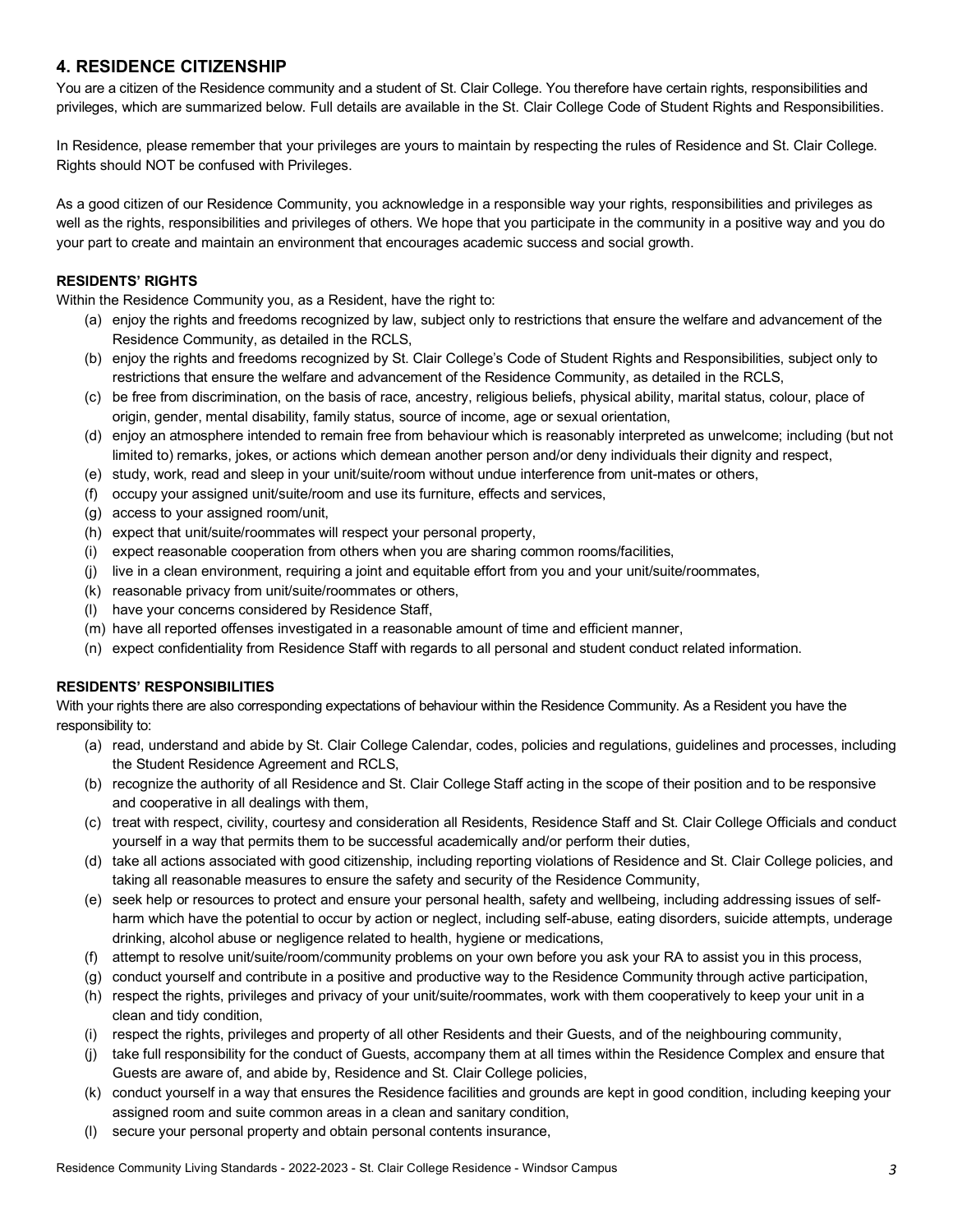- (m) permit Residence or St. Clair College Staff or its officers entry when there is a reasonable apprehension of danger or harm, or for the purpose of inspecting the condition of the unit/suite/room and its contents,
- (n) be solely liable to St. Clair College for any loss or damage to your room and its furniture, telephone and effects of St. Clair College; liable for loss or damage to the public facilities, furniture and equipment of the Residence, including Common Areas; and liable for any damages caused by Guests,
- (o) actively check your mail, voicemail and email accounts registered with the residence on a regular basis for messages from Residence Staff,
- (p) carry your St. Clair College ID and show it when requested by Residence or St. Clair College Staff.

#### **RESIDENTS' PRIVILEGES**

Privileges enhance the lifestyle in Residence because they add to the pleasure of the academic and social experience. Privileges are granted to Residents upon arrival, based on the principle that Residents are expected to conduct themselves in accordance with the RCLS. There is an important difference between Rights and Privileges. You can expect your Rights to be respected all the time, and you can maintain Privileges with behaviour in accordance with our RCLS. Privileges can be taken away through the judicial process if conduct does not comply with our RCLS.

#### **It is a privilege for you to:**

- (a) live in Residence,
- (b) use the Common Areas and Facilities and their furniture, equipment, effects and services,
- (c) have unit/suite/room assignments to live with your friends,
- (d) to live in Residence in future years,
- (e) consume alcohol within your assigned unit/suite/room or as a guest in another resident's unit/suite/room, and only if you are of the legal drinking age,
- (f) use sound broadcast equipment, approved musical instruments or computer speakers or subwoofers,
- (g) invite and host Guests in Residence,
- (h) be a Guest in areas outside your assigned room/unit/building and/or enjoy access to the Residence Complex, outside your assigned room/unit/building,
- (i) participate in events and activities facilitated or sanctioned by Residence.

## **5. VIOLATIONS AND SANCTIONS (THE RULES AND CONSEQUENCES)**

A violation is any unacceptable conduct, action or neglect that violates the RCLS, Student Resident Agreement or St. Clair College's policies. Violations are described and classified based on three levels of increasing severity. Sanctions are the consequences for violations, which are described in detail in subsequent sections of the RCLS. At each level of offense and/or after repeated violations the severity of the sanctions will increase.

**Level 1 Violations:** Actions that interfere with the rights of another individual or community to the peaceful use and enjoyment of their space in Residence. Normal Point Range: 1-3

Level 2 Violations: Actions that create a significant nuisance and/or disturbance to an individual or community and/or repeated level one violations. Normal Point Range: 2-5

**Level 3 Violations:** Actions that endanger the safety and security of an individual; significantly compromise or damage personal or Residence/St. Clair College property; attack the dignity/integrity of an individual; contravene the laws of the land; and/or repeated level two violations. Any Level 3 Offense may warrant an eviction. Normal Point Range: 4-9

#### **The Point System**

The point system is designed to help define the seriousness of specific behaviours and to track the frequency and severity of a student's RCLS violations. All violations are associated with points ranging from a value of 1 through 9. All violations have a minimum value of one point. The assigned number of points will depend upon the type of incident and/or its severity. In complex situations where multiple violations occur in the same incident, points will typically be assigned based on the most serious single violation of the RCLS.

Points remain on record until August 15 of each year, or as stipulated upon eviction. After a Resident has been found responsible for a violation, the Resident may be responsible for educational, restorative, or punitive sanctions. Points are assigned for each incident based on the table below. Points are used in determining the sanctions appropriate for a resident, given their cumulative conduct record, as outlined in the "Sanctions" section below. During sanctioning, decision makers consider a resident's total points, including those assigned for the current violation.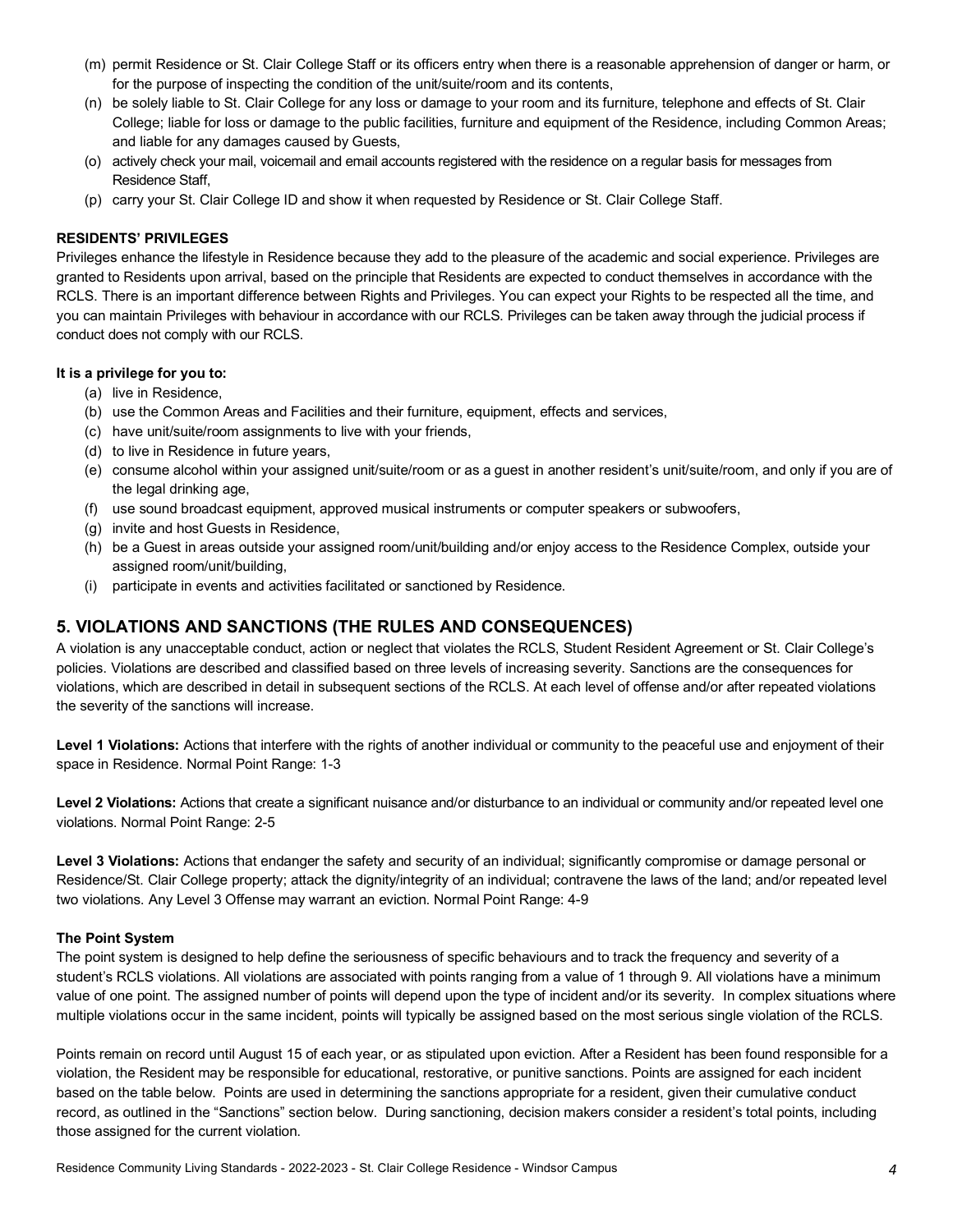| Tier | Points Accumulated | <b>Typical Sanction Examples</b>                                                                           |
|------|--------------------|------------------------------------------------------------------------------------------------------------|
|      | $1 - 3$            | Warning, Community Service, Educational, Fine, Loss of Privileges, Restitution                             |
| Ш    | $4 - 8$            | All Tier I Sanctions, Communication Ban, Transfer/Relocation, Behavioural Contract,<br>Residence Probation |
| ш    | $9+$               | All Tier I, and II Sanctions, Eviction, Recommendation of Charges of non-Academic<br>Misconduct            |

#### **VIOLATIONS**

The violations listed in the RCLS summarize policies stated in the Student Residence Agreement (SRA) and are found to be consistent with St. Clair College policies and values. Where applicable, reference is made to these policies.

| <b>Level of Incident</b> | <b>Points Typically Assigned</b> |
|--------------------------|----------------------------------|
| LEVEL 1                  | $1 - 3$                          |
| LEVEL 2                  | $2 - 5$                          |
| LEVEL 3                  | $4 - 9$                          |

## **1. ADVERTISING, SOLICITING, CAMPAIGNING AND SELLING**

**Note:** Residents or other community members who wish to campaign or advertise activities associated with the Residence or St. Clair College is required to speak with a Residence Staff member to seek permission to do so.

| <b>LEVEL 1</b> | Displays in windows or other prominent places promoting alcohol, illegal substances, pornography, or other<br>a) |  |
|----------------|------------------------------------------------------------------------------------------------------------------|--|
|                | inappropriate activities or messages.                                                                            |  |
|                | Unauthorized advertising, soliciting, promoting, or selling of products, events and services in Residence.<br>b) |  |
|                | Unauthorized campaigning in Residence.                                                                           |  |
|                |                                                                                                                  |  |

| 2. ALCOHOL     |                                                                                                                                                                                                                                                                                                                                                                                                                                                                                                                                                                                                                                                                                                                                                                                                                                                                                |
|----------------|--------------------------------------------------------------------------------------------------------------------------------------------------------------------------------------------------------------------------------------------------------------------------------------------------------------------------------------------------------------------------------------------------------------------------------------------------------------------------------------------------------------------------------------------------------------------------------------------------------------------------------------------------------------------------------------------------------------------------------------------------------------------------------------------------------------------------------------------------------------------------------|
|                | Note: Alcohol is only permitted to be consumed in individual residence rooms/suite. The legal drinking age in Ontario is 19 years.                                                                                                                                                                                                                                                                                                                                                                                                                                                                                                                                                                                                                                                                                                                                             |
| LEVEL 1        | Alcohol is only permitted to be consumed in individual residence rooms/suites.<br>a)<br>Possession of single serving glass containers (i.e. beer bottles, coolers).<br>b)<br>Possession of drinking and/or drinking game paraphernalia, including but not limited to funnels, beer bongs, beer<br>C)<br>pong kits or tables, etc.<br>Possession of 'common source' large volume alcohol containers. A large volume alcohol container is defined as:<br>d)<br>(a) a container that holds more than 550mL of beer or (b) a container that holds more than 1.18L (40 ounces) of<br>any type of alcohol other than beer (such as wines and spirits). Examples of 'common source' alcohol containers<br>include King cans, kegs, mini kegs, 60ozs, and Texas Mickeys.                                                                                                               |
| <b>LEVEL 3</b> | Consumption or possession of alcohol by residents and guests under the legal drinking age or those on alcohol<br>e)<br>probation. The legal drinking age in Ontario is 19 years.<br>Drinking games or promotion of a social function, activity or contest in which the consumption of beverages is<br>f)<br>either the primary focus or used as a penalty, typically in response to a specified cue or prompt.<br>Imposing the physical effects of intoxication on the Residence Community, for example vomiting, passing out,<br>g)<br>aggressive or significantly disruptive behaviour, or needing medical assistance.<br>Making or selling alcohol in residence.<br>h)<br>Purchasing or supplying persons under the legal drinking age with alcohol.<br>i)<br>j)<br>Influencing, forcing and/or promoting the consumption of alcohol by a resident and/or guest on another. |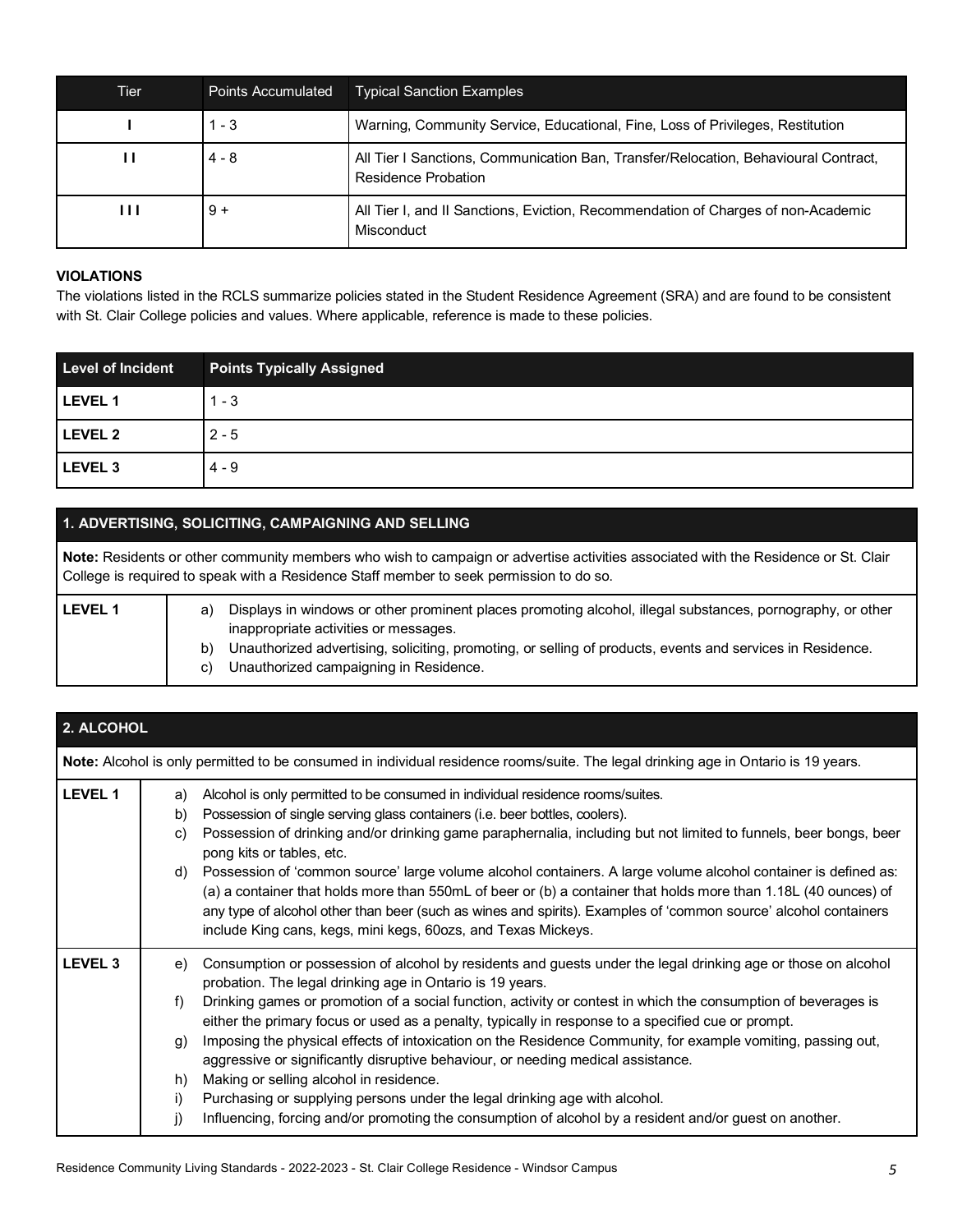## **3. CANNABIS**

In Ontario, a person must be 19 years of age to legally purchase or consume cannabis. As per the Canadian legislation, cannabis cannot be consumed in public, including on residence or campus grounds. The Residence building is a smoke-free environment where smoke or combustion in any form are prohibited (including smoking and vaping). Residents who are in possession of cannabis must store their cannabis in a sealed container.

**Note:** Students who require accommodations for possession and/or use of medical cannabis that may contradict Residence policies must submit a formal request to Residence Management prior to acquiring/using medical cannabis in residence.

| <b>LEVEL 1</b> | Careless or unsafe storage of cannabis or cannabis products that causes or has the potential to cause harm or<br>a)<br>disturbance to the community, (e.g., excessive odour, mold, etc.).<br>Consumption of cannabis or cannabis products in unauthorized areas (e.g., lounges, hallways, common spaces,<br>b)<br>$etc.$ ).<br>Attending Residence Orientation under the influence of cannabis.<br>C)                                                                                                                                                                                                  |
|----------------|--------------------------------------------------------------------------------------------------------------------------------------------------------------------------------------------------------------------------------------------------------------------------------------------------------------------------------------------------------------------------------------------------------------------------------------------------------------------------------------------------------------------------------------------------------------------------------------------------------|
| <b>LEVEL 2</b> | Smoking, vaping, or producing the odour of cannabis in Residence or on Residence grounds.<br>d)<br>Growing cannabis and/or producing cannabis substances in Residence (e.g., edibles, hash oil, etc.).<br>e)<br>Possession of more than 30 grams of dried cannabis (one ounce) or equivalent, in Residence.<br>f)<br>Imposing the physical effects of intoxication on the Residence community.<br>.g)<br>Influencing, forcing and/or promoting the consumption of cannabis by a resident and/or guest on another.<br>h)                                                                                |
| <b>LEVEL 3</b> | i)<br>Consumption or possession of cannabis by Residents and guests under the legal age, or those on cannabis<br>probation.<br>Purchasing for, or supplying persons with, cannabis or cannabis substances whom are under the legal age.<br>j)<br>Consumption games or promotion of a social function, activity or contest in which the consumption of cannabis is<br>$\mathsf{k}$<br>either the primary focus or used as a penalty, typically in response to a specified cue or prompt.<br>$\vert$<br>Possession with the intent to sell, and/or selling cannabis or cannabis substances in Residence. |

| <b>4. CLEANLINESS</b> |    |                                                                                                                      |
|-----------------------|----|----------------------------------------------------------------------------------------------------------------------|
| <b>LEVEL 1</b>        | a) | Littering.                                                                                                           |
|                       | b) | Failure to keep Room/common areas in a clean and sanitary condition after use.                                       |
|                       | C) | Improper disposal of refuse, including leaving garbage bags outside of your unit/suite/room or outside of            |
|                       |    | designated garbage areas.                                                                                            |
|                       | d) | Collection of empty containers, bottles or cans that is judged by Residence Staff, for sanitary reasons, to be       |
|                       |    | beyond recycling purposes.                                                                                           |
|                       | e) | Failure to (follow disposal instructions of) dispose of recycling, garbage and/or organics appropriately; including, |
|                       |    | but not limited to leaving garbage/recycling bags, leaving items on compactor floor, bagging organics with a non-    |
|                       |    | organic bag, failure to break down cardboard, failure to separate recycling/garbage/organics into their designated   |
|                       |    | disposal areas.                                                                                                      |
|                       |    |                                                                                                                      |

| 5. DAMAGES AND VANDALISM |                            |                                                                                                                                                                                                                                                                                                                                                                                                                                                                                                                                        |  |
|--------------------------|----------------------------|----------------------------------------------------------------------------------------------------------------------------------------------------------------------------------------------------------------------------------------------------------------------------------------------------------------------------------------------------------------------------------------------------------------------------------------------------------------------------------------------------------------------------------------|--|
| <b>LEVEL 2</b>           | a)<br>b)<br>C)<br>d)<br>e) | Marking any surface through action or neglect, that is not deemed normal wear and tear.<br>Behaviour that causes, or has the potential to cause moderate damage through actions, carelessness, or<br>negligence.<br>Failure to keep your furniture, fixtures and appliances in a good state of repair.<br>Attempt to repair and/or resolve damages without consultation and subsequent permission from the Residence.<br>Damage to, or alteration of Residence Community Resources such as bulletin boards, posters, decorations, etc. |  |
| <b>LEVEL 3</b>           | f)<br>g)                   | Behaviour that causes, or has the potential to cause significant damage through action, carelessness or<br>negligence.<br>Willful damage, vandalism or graffiti or neglect that leads to serious damage to the residence, St. Clair College or<br>private property.                                                                                                                                                                                                                                                                    |  |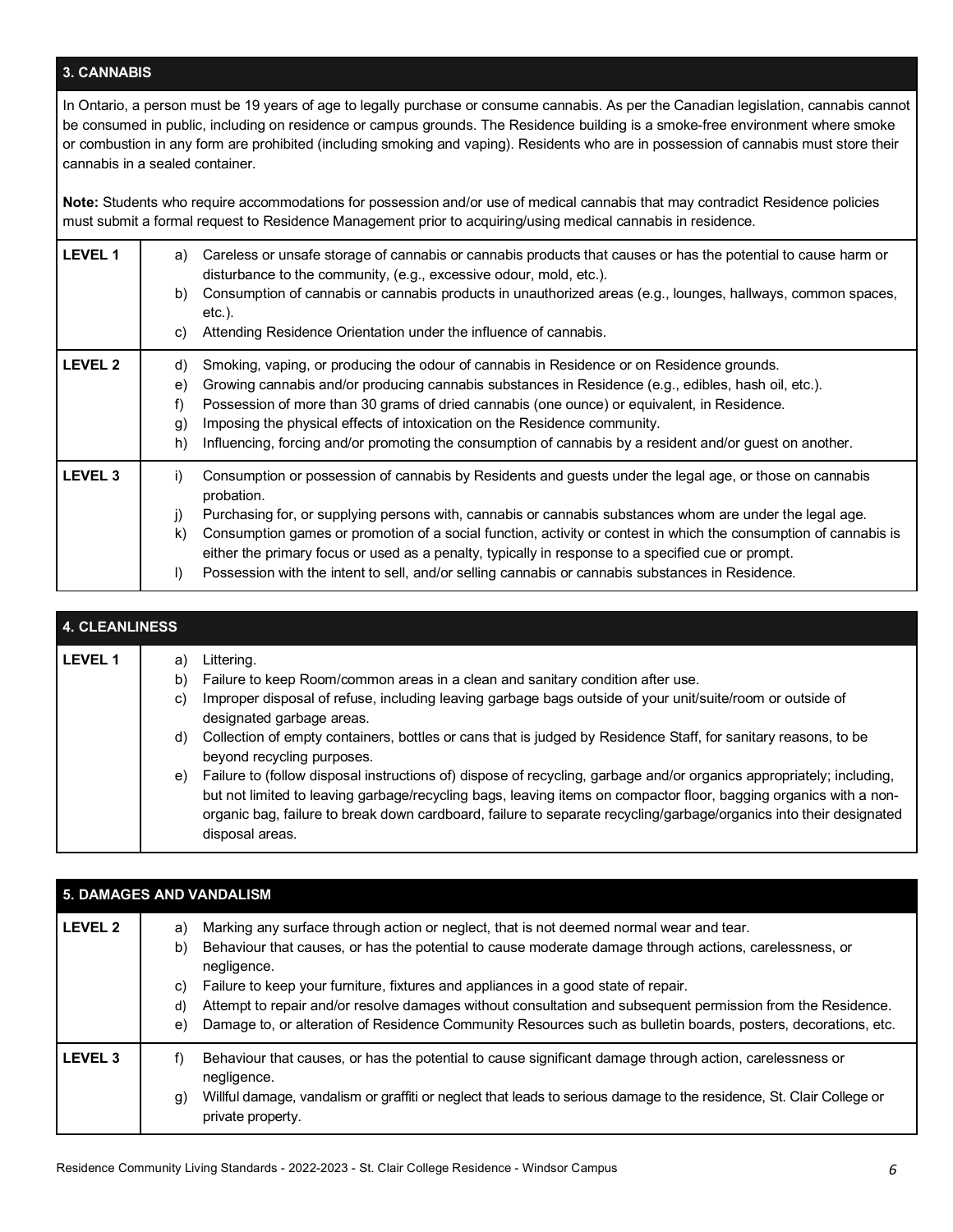| <b>6. DISRUPTIVE BEHAVIOUR</b> |          |                                                                                                                                                                                                                                                                                                                                                                                       |
|--------------------------------|----------|---------------------------------------------------------------------------------------------------------------------------------------------------------------------------------------------------------------------------------------------------------------------------------------------------------------------------------------------------------------------------------------|
| <b>LEVEL 1</b>                 | a)<br>b) | Throwing, dropping, kicking or knocking objects in, from, or at residence buildings, windows, or stairwells, whether<br>intentional or unintentional.<br>Participating in physically-active games or sports inside Residence or within the Residence grounds which could<br>disturb residents, staff or the surrounding community or cause damage to facilities or personal injuries. |
| I FVFI <sub>2</sub>            | C)       | Creating or permitting behaviour in Residence which is a nuisance or annoyance to Residents, Residence Staff, the<br>surrounding community, or to the supplier of services authorized by Residence or St. Clair College. This includes<br>pranks/raids or similar actions that could be damaging to personal, Residence or St. Clair College property or<br>reputation.               |

| 7. FACILITIES AND FURNITURE |                                                                                                                                                                                                                                                                                               |  |
|-----------------------------|-----------------------------------------------------------------------------------------------------------------------------------------------------------------------------------------------------------------------------------------------------------------------------------------------|--|
| <b>LEVEL 1</b>              | Removal of furniture, appliances, window screens or other fixtures from assigned rooms/units or common spaces<br>a)<br>and placing them elsewhere.                                                                                                                                            |  |
| <b>LEVEL 2</b>              | Alteration, renovation or removal of Rooms, furniture, or equipment.<br>b)<br>Installation of unauthorized furnishings, equipment or devices. This includes internet, phone, and cable.<br>C)<br>Failure to keep access clear to electrical panel, heating unit and maintenance access.<br>d) |  |

| 8. FIRE SAFETY |                                                                                                                                                                                                                                                                                                                                                                                                                                                                               |
|----------------|-------------------------------------------------------------------------------------------------------------------------------------------------------------------------------------------------------------------------------------------------------------------------------------------------------------------------------------------------------------------------------------------------------------------------------------------------------------------------------|
| <b>LEVEL 1</b> | Propping open a fire door, which includes room/suite/unit doors. This may include using the deadbolt or another<br>a)<br>item to prevent it from locking and/or to hold the door open.                                                                                                                                                                                                                                                                                        |
| <b>LEVEL 2</b> | Possession or use of candles, incense, lava lamps, open coil hot plates, flame cooking devices, indoor barbeques,<br>b)<br>deep fryers and the like. Cooking devices without an automatic shutdown are not allowed in residence.<br>Covering or removing smoke and/or heat detectors.<br>C)<br>Blocking hallways, stairwells, exits and access to fire safety equipment.<br>d)<br>Leaving food unattended while cooking.<br>e)<br>Shallow/deep frying is not permitted.<br>f) |
| <b>LEVEL 3</b> | Possession or use of explosive or flammable material (e.g., firecrackers, fireworks and barbecue propane tanks).<br>g)<br>Discharging, tampering with, covering or operating any fire prevention or detection equipment for any purpose<br>h)<br>other than the control of a fire.<br>Actions or neglect that leads to a fire, and/or the activation of the building fire alarm system.<br>i)                                                                                 |

# **9. GUESTS AND VISITORS**

- **1.** A guest is any person who is invited to, accompanied on, accepted or admitted to the residence property where they do not currently reside.
- **2.** Residents must sign in their guests at the front desk before they enter the Residence.
- **3.** The guest must leave one piece of photo identification with the front desk. The front desk will not accept passports or health cards as forms of photo identification.
- **4.** No visitors will be granted access into the Residence after 2:00am.
- **5.** Residents may sign-in up to two (2) guests at a time.
- **6.** While each guest is in the Residence, the Resident must remain in the company of the guest at all times until the guest is signed out.
- **7.** The guest must sign-out and collect photo identification with the front desk each time they leave residence property, regardless of the length of time spent off property.
- **8.** Residents are permitted to have up to a maximum of two (2) consecutive overnight guests and no more than ten (10) overnight guests in any one (1) given month.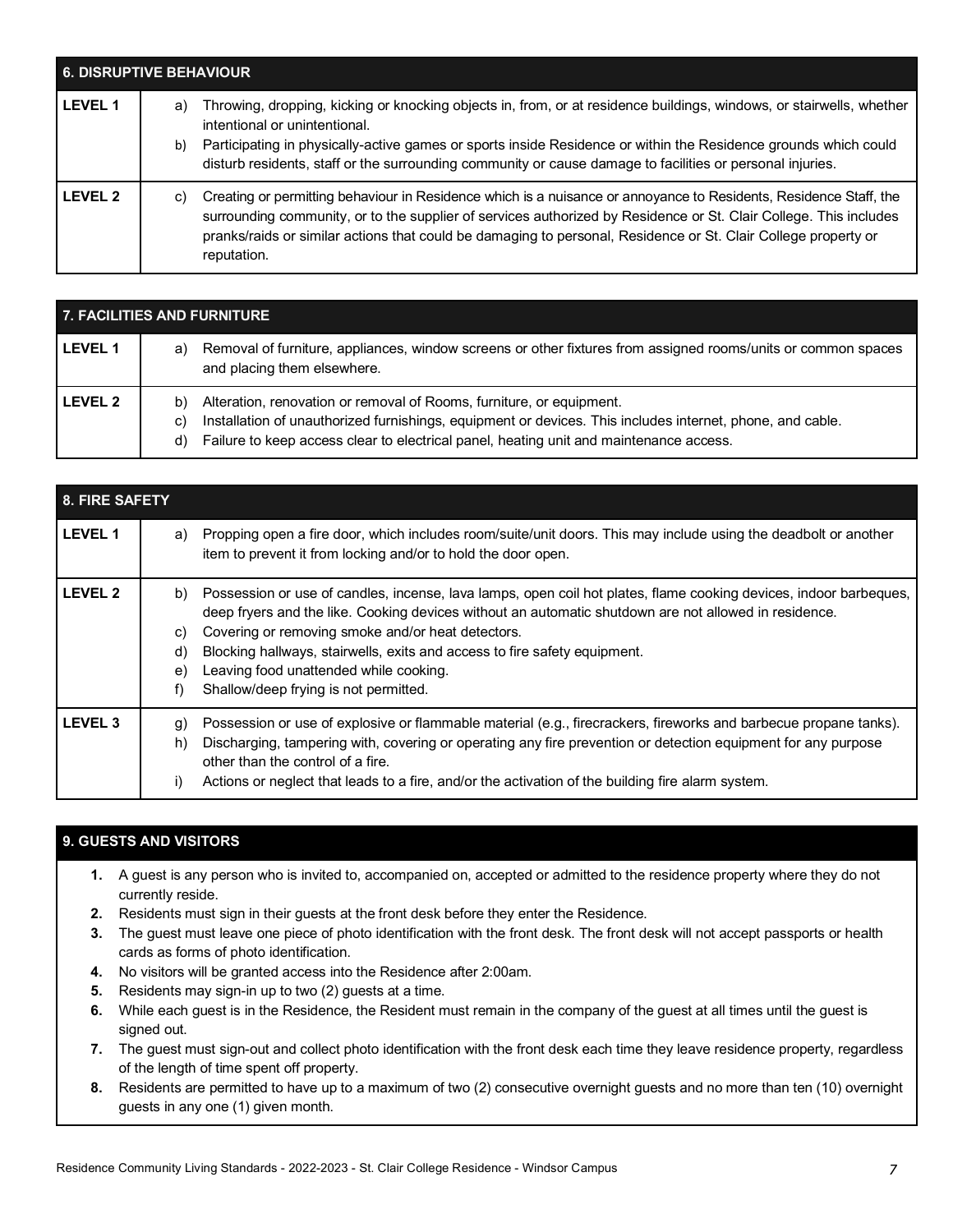- **9.** Guests should not in any way interfere with the rights of a roommate or other Resident to privacy, access, sleep or study at any time or anywhere within the Residence.
- **10.** Failure to be present does not mitigate or relieve the resident's responsibility for their guest's behaviour. Residents are responsible for their guest's behaviour whether they participated in, condoned or were aware of that guest's behaviour or not. The specific sanction(s) will be determined by the list of possible sanctions for the offense(s) committed by the guest.
- **11.** The Residence requires any guests 16 years or younger visiting the Residence without a parent/guardian to have a signed form of consent from their parent/guardian. This form will also include contact information for the parent/guardian. The Residence reserves the right to call a parent/guardian in the event of a medical emergency or due to behavioural conduct.
- **12.** A guest who remains in residence beyond 2:00 am is considered an overnight guest.
- **13.** Requests for exceptions to the Guests and Visitors Policy may be submitted to Residence Management prior to the arrival of the guest.

| <b>LEVEL 1</b> | Failure to sign-in/sign-out Guests at the front desk.<br>a)<br>Failure of Resident to be with their Guest at all times in Residence.<br>b)<br>Permitting a guest to stay over the limit of two (2) nights consecutively or ten nights (10) in any given month<br>C)<br>(1) without approval from management.  |
|----------------|---------------------------------------------------------------------------------------------------------------------------------------------------------------------------------------------------------------------------------------------------------------------------------------------------------------|
| <b>LEVEL 2</b> | Hosting a Guest during St. Clair College's Orientation Week or when Exam Quiet Hours are in effect.<br>d)<br>Living or permitting someone else to live in a room/unit without an approved assignment from Residence.<br>e)                                                                                    |
| <b>LEVEL 3</b> | Hosting a guest who violates the RCLS. All residents are responsible for the actions and behaviours of guests<br>f)<br>signed in with them, at all times, while in the Residence.<br>Hosting a guest who has been issued a trespass, or similar notice restricting them from the Residence<br>g)<br>property. |

## **10. HARASSMENT AND DISCRIMINATION**

**Note:** Every individual has a right to a safe, respectful environment that is free from attacks on their dignity/integrity. Harassment is defined as any attention or conduct (oral, written, graphic, electronic or physical) by an individual or group who knows, or ought to reasonably know, that such attention or conduct is unwelcome, unwanted, offensive or intimidating. Bullying and hazing will be considered harassment under this policy. Discrimination is any behaviour that is based in or leads to unjust or prejudiced treatment of persons of things, often on the grounds of sex, race, religion, age, gender/gender identity, etc. This includes but is not limited to: making stereotypical assumptions based on a person's presumed traits, excluding persons, denying benefits to someone or imposing burdens upon them.

**Note 2**: Differentiation between level 2 and 3 offenses will be based on the intent and impact of the behaviours and the definitions of each level described above.

**Note 3**: As per the St. Clair College Code of Student Rights and Responsibilities, "complaints of sexual harassment and discrimination fall under the jurisdiction of the College Discrimination and Harassment Policy (which complies with the Human Rights Code of Ontario) and such complaints will be dealt with according to the process outlined in that policy."

| LEVEL 2 &<br><b>LEVEL 3</b>                  | Failure to abide by St. Clair Colleges Code of Student Rights and Responsibilities or related legislation or policies<br>a)<br>which defines harassment and discrimination.<br>Any conduct that could be deemed as bullying, including cyber bullying, or bullying on social media, be it via a<br>b)<br>group or an individual.<br>Any statement, action, or display that could be deemed as inappropriate or derogatory towards an individual or a<br>C)<br>group. |  |
|----------------------------------------------|----------------------------------------------------------------------------------------------------------------------------------------------------------------------------------------------------------------------------------------------------------------------------------------------------------------------------------------------------------------------------------------------------------------------------------------------------------------------|--|
| <b>11. ILLEGAL SUBSTANCES AND ACTIVITIES</b> |                                                                                                                                                                                                                                                                                                                                                                                                                                                                      |  |
|                                              | Note: Any observations about the behaviour, speech, odours or physical surroundings of an individual that cause suspicion of illegal<br>activity will be investigated and/or reported. Under the principles of the Standard of Proof, repeated suspicious behavior pertaining to<br>illegal activities may result in the Residence applying the full measures of discipline outlined below.                                                                          |  |
| <b>LEVEL 1</b>                               | Attending Residence Orientation, or other residence events, under the influence of illegal substances.<br>a)<br>Possession of paraphernalia associated with the use of illegal substances.<br>b)                                                                                                                                                                                                                                                                     |  |
| <b>LEVEL 2</b>                               | Using or being under the influence of an illegal or un-prescribed substance in residence.<br>C)                                                                                                                                                                                                                                                                                                                                                                      |  |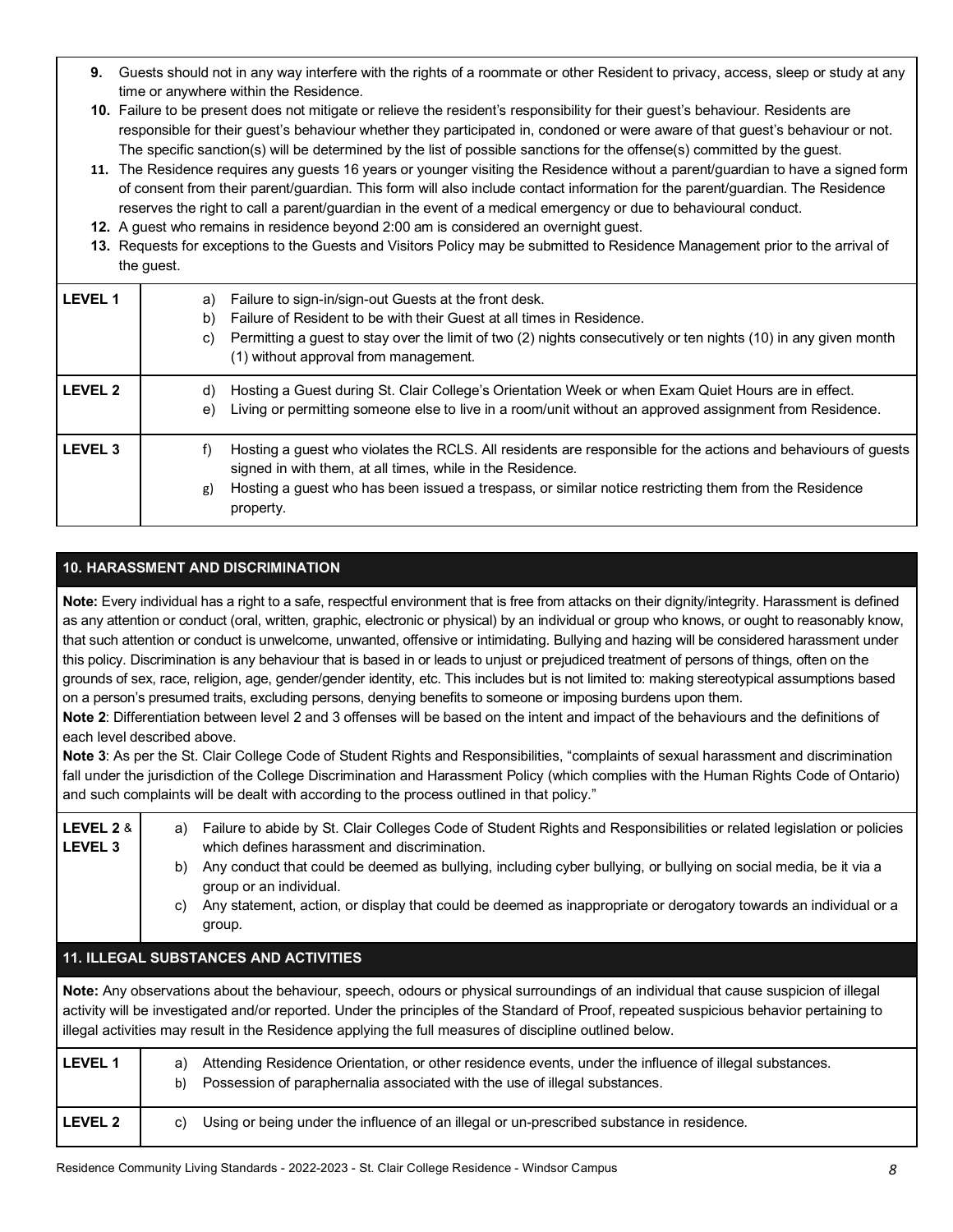|                | d) | Imposing the physical effects of intoxication from illegal substances on the Residence community.                                                                                                                                                                         |
|----------------|----|---------------------------------------------------------------------------------------------------------------------------------------------------------------------------------------------------------------------------------------------------------------------------|
| <b>LEVEL 3</b> | e) | Illegally possessing, using, making, or selling an illegal or un-prescribed substance in Residence. Possession or<br>use of medication for purposes other than those for which they were prescribed.<br>Any behaviour or activities that contravene the laws of the land. |

## **12. NOISE AND QUIET HOURS**

**Consideration Hours** are in effect 24 hours a day, 7 days a week. Noise levels at any time should not detract from any resident's ability to pursue academic endeavours or to enjoy a peaceful living environment. An individual's right to reasonable quiet supersedes another's right to make noise. The following items are prohibited: large musical instruments (i.e. drum sets), surround sound systems or noise producing devices such as subwoofers and PA systems.

**Quiet Hours** are observed in Residence: Sunday to Thursday: 11:00pm - 8:00am; Friday and Saturday evenings: 1:00am - 8:00am. **Exam Quiet Hours** begin 1 week prior to the exam start dates in both December and April. Quiet Hours are extended to 23 hours a day. Residence will define a Relaxed Hour during the evening when programming by Residence Staff may occur. Residence Management reserves the ability to alter quiet hours at any time to suit the needs of the community.

As a general rule, noise from your room/unit that is audible outside your room, including in hallways, common areas, neighbouring units or buildings, will be addressed by Residence Staff during quiet hours.

| <b>LEVEL 1</b> | a)<br>b)<br>C) | Non-compliance with Consideration Hours or Quiet Hours.<br>Possession of loud musical instruments.<br>Use of musical instruments without the use of headphones or sound equipment such as surround sound systems,<br>or noise producing devices such as subwoofers or PA systems. |
|----------------|----------------|-----------------------------------------------------------------------------------------------------------------------------------------------------------------------------------------------------------------------------------------------------------------------------------|
| <b>LEVEL 2</b> | d)<br>e)       | Non-compliance with Exam Quiet Hours.<br>Excessive noise that interferes with the academic work of Residents and/or significantly disturbs the Residence<br>community and/or our neighbouring communities.                                                                        |

| <b>13. PETS</b> |    |                                                                                                                     |
|-----------------|----|---------------------------------------------------------------------------------------------------------------------|
| l LEVEL 2       | a) | Keeping any animal or pet in residence, with the exception of fish in one small aguarium, no larger than 3 gallons. |
|                 |    |                                                                                                                     |

| <b>14. RESPECT AND COOPERATION</b> |                                                                                                                                                                                                                                                                                                                                                                                                                                                                                                                                 |  |
|------------------------------------|---------------------------------------------------------------------------------------------------------------------------------------------------------------------------------------------------------------------------------------------------------------------------------------------------------------------------------------------------------------------------------------------------------------------------------------------------------------------------------------------------------------------------------|--|
| <b>LEVEL 2</b>                     | Failure to respond to the written or verbal direction of Residence or St. Clair College Staff.<br>a)<br>Demonstrated lack of respect, civility, courtesy or cooperation with a member of the residence community,<br>b)<br>including residents, visitors, residence staff, and St. Clair College Staff.<br>Failure to provide identification, or providing false identification when asked from a residence or St. Clair College<br>C)<br>Staff.<br>Providing a false report of an incident or impeding an investigation.<br>d) |  |

| <b>15. RESTRICTED AREAS AND UNAUTHORIZED ENTRY</b> |                                                                                                                                                                                                            |  |  |
|----------------------------------------------------|------------------------------------------------------------------------------------------------------------------------------------------------------------------------------------------------------------|--|--|
| <b>LEVEL 3</b>                                     | Unauthorized entry into restricted areas of Residence, including rooftops, basements, utility rooms, offices, etc.<br>a)<br>Entry into another resident's room without the consent of that resident.<br>b) |  |  |

|                | <b>16. SAFETY AND SECURITY</b>                                                                                                       |
|----------------|--------------------------------------------------------------------------------------------------------------------------------------|
| <b>LEVEL 1</b> | a) Improper use of an emergency exit.<br>Footwear must be used within all Interior and exterior common areas of the Residence.<br>b) |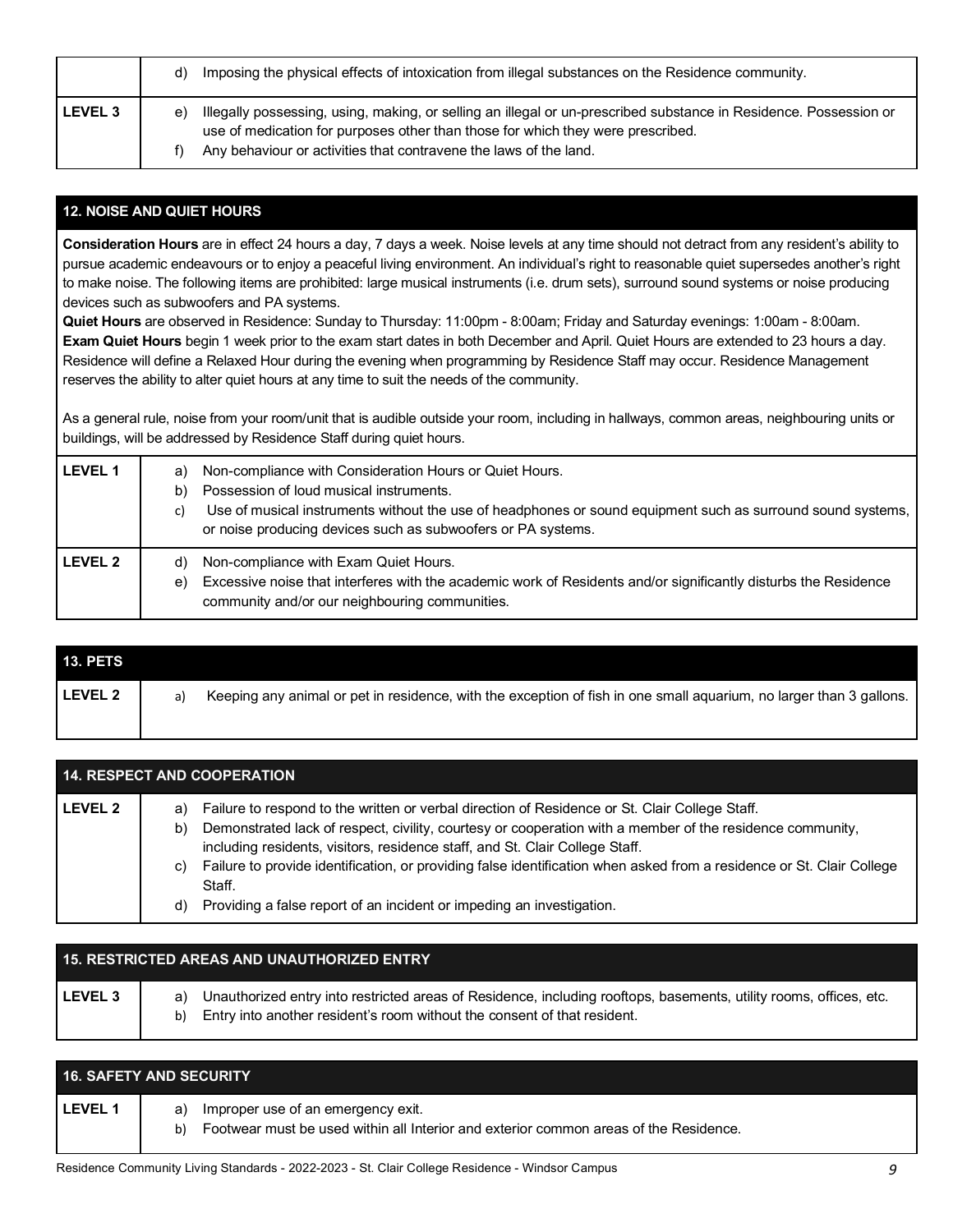| LEVEL 2            | Covering, tampering with, or removing the PA system.<br>C)<br>Permitting entry of any individual (resident, non-resident or other) into Residence, either by opening a door or<br>d)<br>giving Residence keys or swipe cards to that individual.<br>Overloading or tampering with electrical systems.<br>e)<br>Unsafe storage, disposal and/or use of prescribed medication and related medical devices such as needles,<br>prescription drugs, and pill bottles. |
|--------------------|-------------------------------------------------------------------------------------------------------------------------------------------------------------------------------------------------------------------------------------------------------------------------------------------------------------------------------------------------------------------------------------------------------------------------------------------------------------------|
| LEVEL <sub>3</sub> | Tampering with video surveillance equipment or systems.<br>g)<br>Failure to evacuate during an alarm.<br>h)<br>Careless driving on Residence grounds.<br>Actions, carelessness or neglect that causes an elevator to stall and/or require repair.                                                                                                                                                                                                                 |

## **17. SEXUAL VIOLENCE**

Sexual Violence is a broad term that describes any violence, physical or psychological, carried out through sexual means or by targeting sexuality. This violence takes different forms against another person without their consent. This includes but is not limited to sexual assault, sexual harassment, stalking, indecent exposure, voyeurism and sexual exploitation.

**Note**: The Institution's student code of conduct and other policies regarding sexual violence will take precedence over the Residence Community Living Standards.

| <b>FVFI</b> | / behaviour deemed to be sexual<br><sup>1</sup> violence.<br>Anv<br>$\sim$<br>a. |
|-------------|----------------------------------------------------------------------------------|
|             |                                                                                  |

## **18. SMOKING**

Smoking is not permitted on or about the lands on which the Residence is situated, except as permitted by the Institution or municipal bylaw. All students must follow the Ontario Law of Smoke-Free Ontario Act, S.O. 2017, c. 26. This means you must be 15 metres from the entrance/exit of the Residence.

| <b>LEVEL 2</b> | a) Smoking in Residence, including the use of e-cigarettes, hookahs, and vaporizers.                          |
|----------------|---------------------------------------------------------------------------------------------------------------|
|                | b) Possession of large smoking paraphernalia (e.g., bongs, hookahs, etc.) more than 30 centimetres in height. |
|                | c) Smoking within 15 metres of an entrance/exit of the Residence.                                             |
|                |                                                                                                               |

| <b>19. TECHNOLOGY MISUSE</b> |                                                                                                                                                                                                                                                 |  |
|------------------------------|-------------------------------------------------------------------------------------------------------------------------------------------------------------------------------------------------------------------------------------------------|--|
| <b>LEVEL 1</b>               | Failure to abide by St. Clair Colleges technology and internet policies.<br>a)<br>Installing/use of a personal internet router.<br>b)                                                                                                           |  |
| LEVEL 2                      | Interference with the technology of the Residence, St. Clair College or another Resident.<br>$\mathbf{C}$<br>Copyright infringement (i.e. illegally downloading music, movies or other media using the Residence internet<br>d)<br>connection). |  |

#### **20. UNAUTHORIZED ACTIVITIES**

**Note:** All organized events, activities or gatherings that have the potential to cause a disturbance must be approved by Residence Management to ensure compliance with fire safety, noise and other applicable policies. Residence Management will not approve any event that involves or is presumed to involve the use of alcohol or other substances. Maximum capacity of a residence room is defined as the number of residents that live in the room plus two additional people each.

| <b>LEVEL 2</b> | a) Any gathering over the maximum capacity of a Residence room.                                         |
|----------------|---------------------------------------------------------------------------------------------------------|
|                | b) Any organized event, activity or gathering that has not gained the approval of Residence Management. |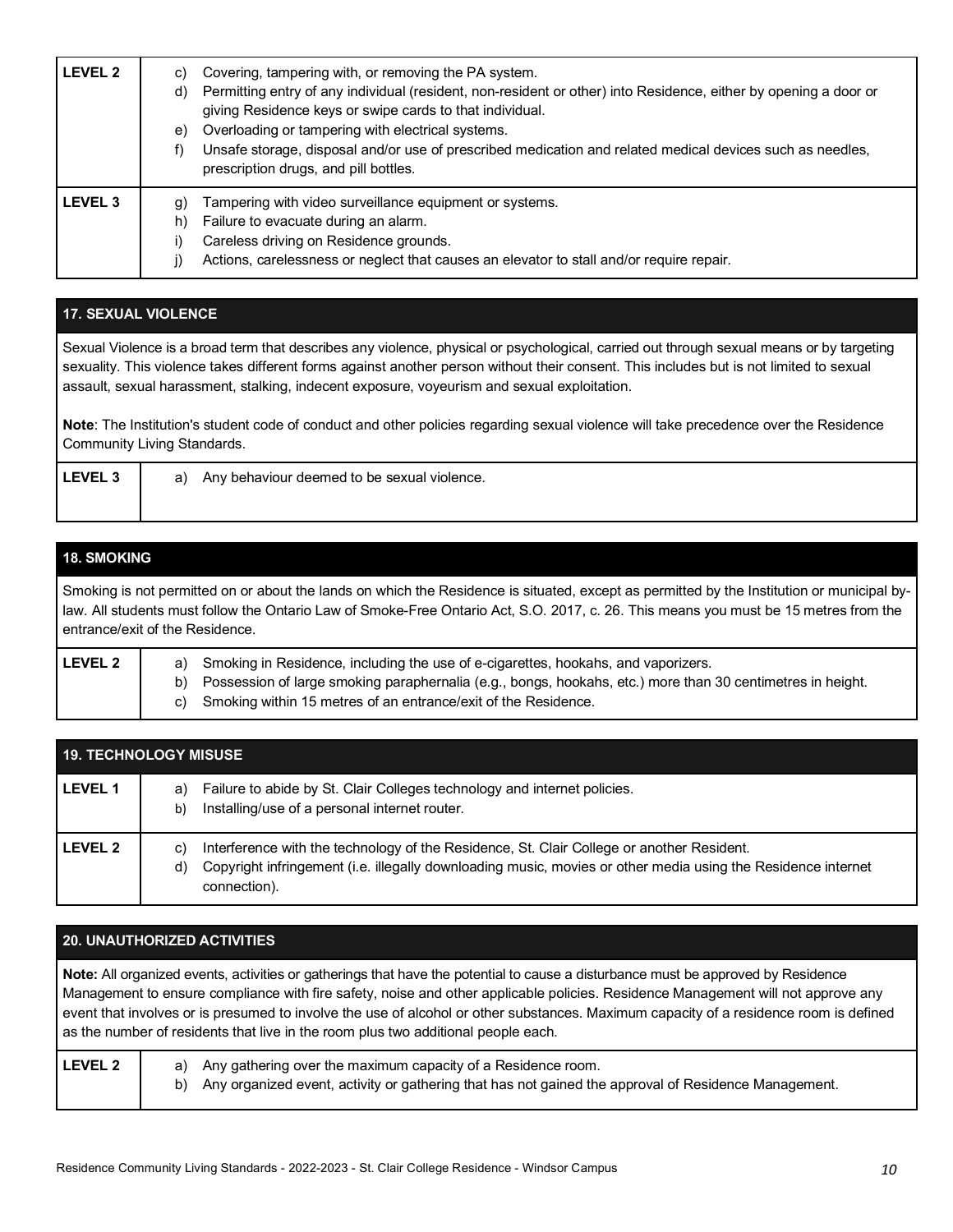## **21. UNAUTHORIZED ARTICLES**

Theft refers to the act of taking another person's property in residence without their permission.

**Note:** Only Refrigeration appliance supplied with the Room are to be used. No others, including mini fridges, are to be brought into the Room. Irons, toaster ovens, coffee makers, electric kettles protected by an automatic "shut off" may be used. In order for appliances to be approved for use in the Residence, they must bear a visible serial number and a CSA or RL identification tag.

| <b>LEVEL 1</b> | Possession of equipment, keys, appliances or furnishings not authorized by the Residence or St. Clair College.<br>a) |
|----------------|----------------------------------------------------------------------------------------------------------------------|
| <b>LEVEL 2</b> | Theft or possession of stolen property.<br>b)                                                                        |

## **22. VIOLENCE AND AGGRESSION**

**Note:** Violent or aggressive behaviour of any kind is not permitted in residence. This includes behaviour such as physical force potentially causing hurt or damage to someone/something, and/or behaviour that threatens another member of the community. Violence and aggression includes but is not limited to physical or verbal acts. **LEVEL 3** a) Any communication or behaviour that is perceived as offensive, abusive, unwanted, aggressive or threatening. b) Any behaviour (consensual or not) that causes or has the potential/intent to cause physical or emotional harm. These behaviours include, but are not limited to: sexual assault, hitting, punching, slapping, kicking, pushing, pulling, bullying, stalking, fighting, retaliation and threats of violence. c) Any behaviour deemed to be a physical assault.

**23. WEAPONS**

**Note:** A weapon is defined as any device that is designed for (or could be used for) the purpose to intimidate, threaten, harm or kill. Examples of weapons include and are not limited to: handguns, rifles, air guns, pellet guns, paintball guns, BB guns, crossbows, swords, hunting knives, fishing knives, martial arts weapons, brass knuckles, replica weapons, or any other prohibited device as defined in the Criminal Code of Canada. Ammunition is defined by any replica or real materials fired, scattered, dropped, detonated from any weapon. This includes live and dead bullets, arrows, grenades, etc. Ammunition and replica ammunition are also prohibited in residence.

| LEVEL 3 | a) Possession, storage, use or threatened use of a weapon and/or replica weapons. |  |
|---------|-----------------------------------------------------------------------------------|--|
|         |                                                                                   |  |

#### **SANCTIONS**

Sanctions are consequences for behaviour that violates the RCLS, Student Residence Agreement, or St. Clair College policies. These sanctions are explained in detail, including any relevant deadlines or payment information in a Decision Letter written by Residence Staff. Sanctions are intended to be primarily educational and restorative in nature. Sanctions may be used independently or in combination for any single violation. Repeated and/or multiple violations shall increase the severity of sanctions applied, as determined by a resident's point total. In most circumstances, the following range of sanctions may be assigned to residents at each tier of cumulative point totals.

#### **Tier I Residents with 1-3 Total Points**

- a) **Warnings -** a verbal or written caution that continuation or repetition of the offending behaviour will constitute more serious sanctions in the future.
- b) **Community Service -** tasks or roles assigned as sanctions, which contribute positively to the reputation, welfare or condition of the Residence or surrounding community.
- c) **Disposal/Removal of Items -** removal of items from the Residence that violate the Residence Community Living Standards.
- d) **Educational** tasks assigned as a sanction designed to promote learning and development.
- e) **Fines** a sanction applied to a Resident whereby they are required to pay a monetary fee.
- f) **Loss of Privileges** a sanction that places restrictions on certain privileges of the Resident.
- g) **Restitution** payment for damage or loss experienced by St. Clair College, Residence, Residents, Guests or others.

## **Tier II Residents with 4-8 Total Points**

h) All Tier I Sanctions.

Residence Community Living Standards - 2022-2023 - St. Clair College Residence - Windsor Campus *11*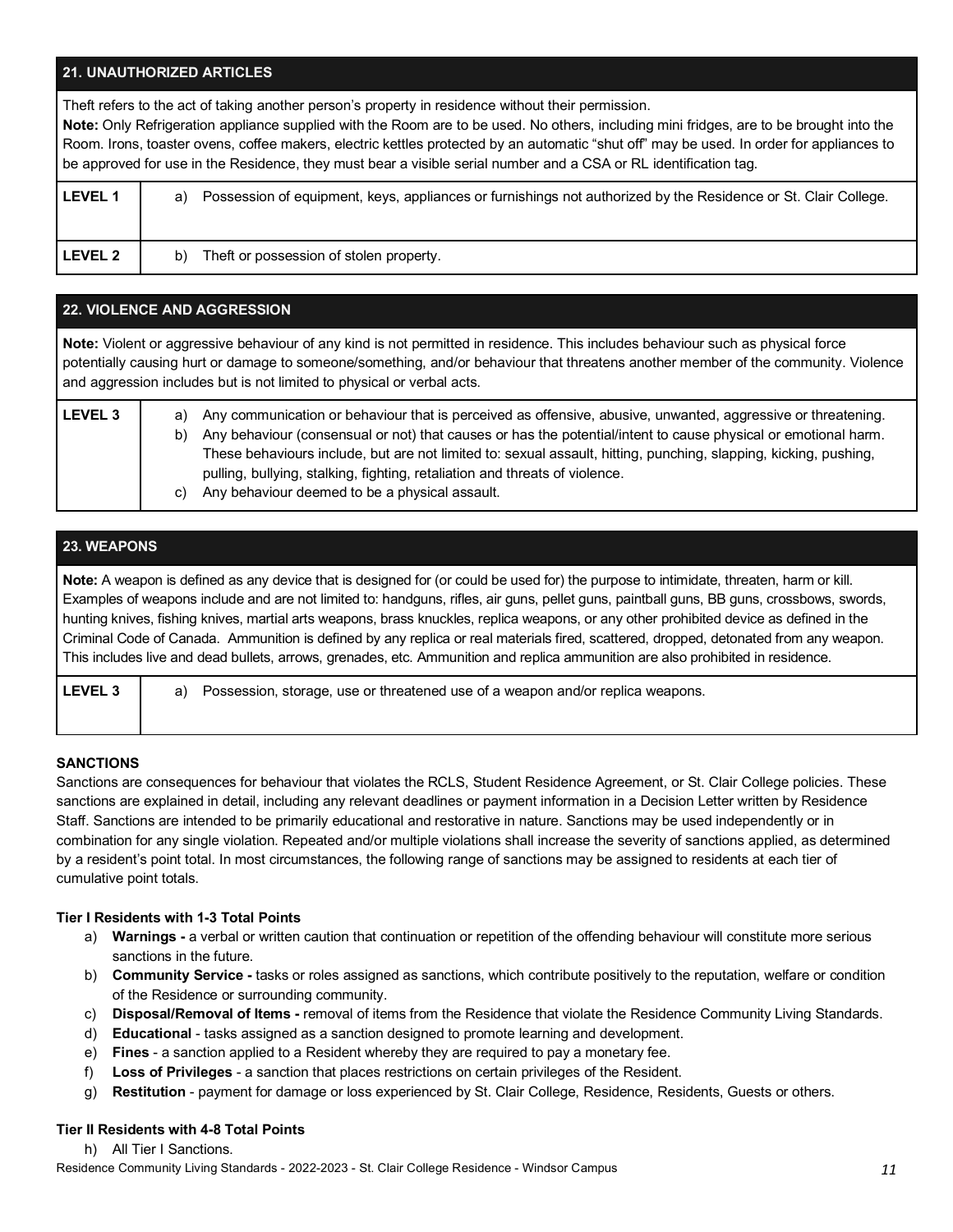- i) **Communication Ban -** a sanction that limits the privilege of a Resident to communicate freely with another Resident.
- j) **Transfer/Relocation -** a sanction that will reassign accommodation either within the Residence Complex or to a location off campus.
- k) **Persona non grata (PNG) or Trespass Notice -** a sanction given to an individual who is denied the privilege to enter Residence. The PNG individual is also prohibited from attending any residence events which occur outside of the building. A copy of the PNG letter is filed with Campus Security. A PNG individual found or seen in residence at any time will be reported to Campus Security and may be subject to further sanctions under Residence or St. Clair College policies.
- l) **Denial of Readmission to Residence** a sanction given to a Resident who will not be permitted to live in residence in the future.
- m) **Residence Probation -** a sanction applied as a deterrent against future violations. Any future violations of the RCLS of any kind may result in eviction.
- n) **Behavioural Contract** a signed contract between a Resident and Residence Management addressing behaviour that may or may not be covered by the RCLS, to comply with conditions of conduct and to refrain from specified conduct as detailed in the Behavioural Contract. Violations of the terms a behavioural contract may lead to eviction.

## **Tier III Residents with 9+ points**

- o) All Tier I and II Sanctions.
- p) **Eviction** termination of the Resident's Student Residence Agreement (contract) with the Residence.
- q) **Recommendation for Charges of Non-Academic Misconduct** a sanction where Residence Staff make a formal recommendation to St. Clair College to investigate and/or charge the Resident with non-academic misconduct.

## **PRIMARY AND SECONDARY CONTACTS**

Every resident is required to identify two people as their Primary and Secondary contacts. It is suggested that these people are parents or legal guardians of the resident, as they serve as emergency contacts. They may also be contacted if any other significant concerns or problems arise with the resident, such as significant violations of the Residence rules, late payments or fees, or concern for their well-being. Sections 5.01 and 5.02 of the SRA provide more details about the Primary and Secondary Contacts.

# **6. JUDICIAL PROCEDURES**

The judicial process is fundamentally informal and will be administered by Residence staff, none of whom are legal experts. Care has been taken to build into the RCLS elements of natural justice while providing for the relatively speedy and effective resolution of Incident Reports and Complaints. Sanctions will be issued and will, as closely as possible, reflect the logical consequences of the Offenses. Although punitive measures may be taken, efforts will be made to provide for penalties that are educational, developmental and restorative in nature.

## **PRINCIPLES OF NATURAL JUSTICE AND PROCEDURAL FAIRNESS**

The Principles of Natural Justice and Procedural Fairness ensure that Residents are treated fairly in the Judicial Process. Essentially, this means that Residents have a right to know the allegations against them and have a right to meet with staff to discuss these allegations. These procedures are in place to ensure that this happens in a manner that is consistent, timely, and thorough. The principles are explained below:

- (a) In most cases, the Resident has the right to be informed of all allegation(s) of Offense(s), including the name(s) of the source(s) of the allegation
- (b) The Resident is entitled to an opportunity to respond to all allegation(s) of Offense(s) at a meeting with Residence Staff and is also entitled to a reasonable notice of the time, place and nature of the meeting.
- (c) The Resident is presumed not to be guilty of the alleged Offense(s) until an impartial and unbiased Decision-maker has determined the Offense(s).
- (d) The Resident is entitled to reasonable disclosure of evidence from an Incident Report prior to a decision. Fact-finding occurs at a meeting with the Decision-Maker.
- (e) At meetings to discuss level three offenses, the Resident is entitled to provide information and witnesses in reference to the alleged Offense(s).
- (f) The Resident is entitled to be advised in writing of the Decision about the alleged Offense(s) and the Sanction(s) applied, (if any). The Decision about guilt or innocence and any associated Sanction(s) should be made within a reasonable time.

#### **STANDARD OF PROOF**

Residence Community Living Standards - 2022-2023 - St. Clair College Residence - Windsor Campus *12* The information necessary to prove that an offense has occurred is referred to as the standard of proof. Outside of a court of law, the model used by St. Clair College is called the Balance of Probabilities, which is consistent with the Principles of Natural Justice. The standard of proof has been met if at the conclusion of an investigation, based on all credible information, the Residence Staff believes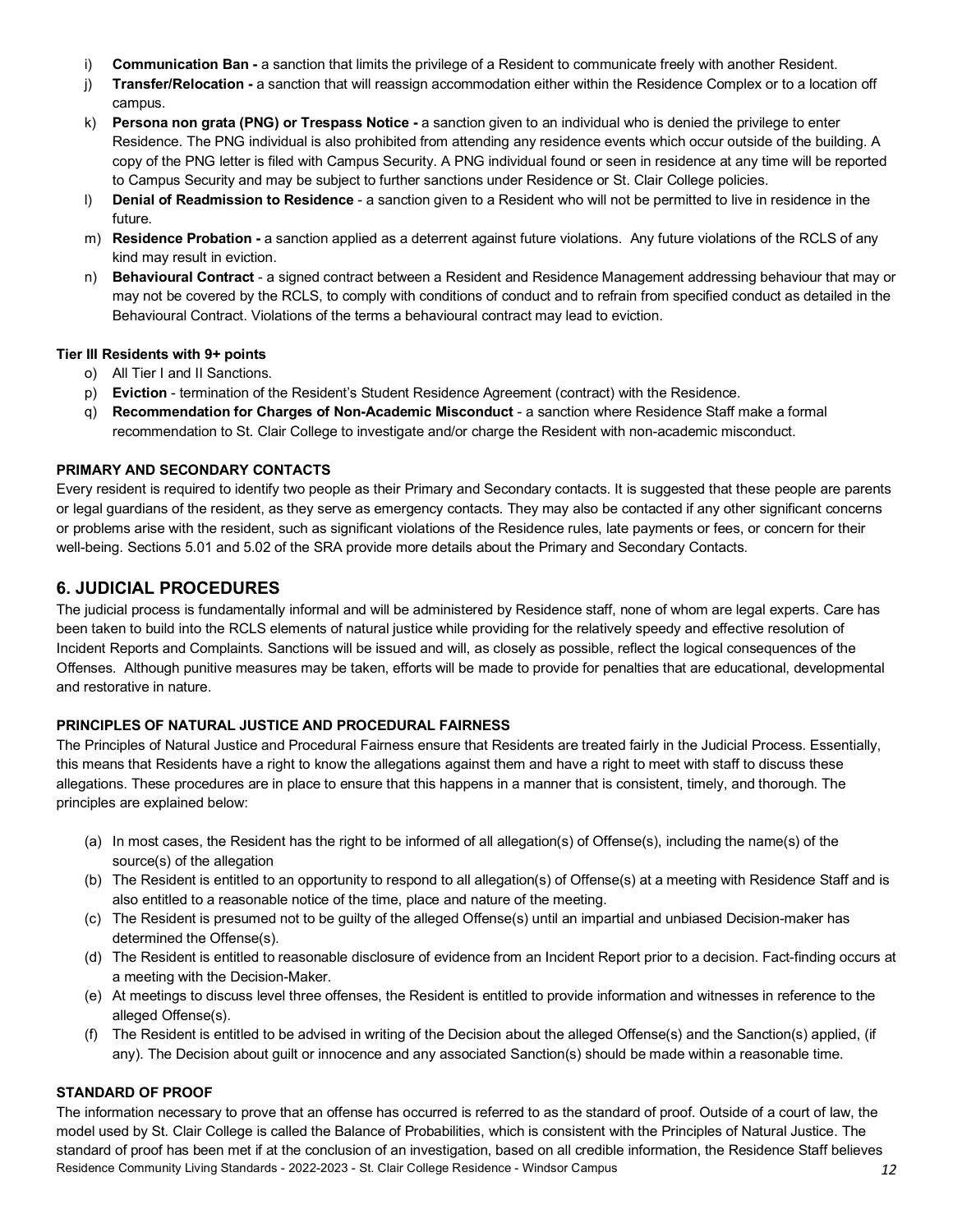that the incident reported probably occurred. This means that the information provided in the Incident Report and in the judicial meeting demonstrated that the violation is more likely than not to have occurred. The standard of proof for criminal cases is beyond a reasonable doubt, which does not apply in Residence Judicial Procedures.

## **INCIDENT REPORTS**

A summary of the Judicial Process is presented in the chart following this section.

Residence Staff will record behaviours, actions or negligence that may be Offenses against RCLS in Incident Reports. This includes first hand experiences or observations of staff and second-hand reports or complaints from Residents or other members of the Residence Community. In most circumstances, when a Resident makes a report or complaint about a violation of the RCLS, they will be asked to sign the report and acknowledge that their name will be shared with the Resident accused of violating the RCLS. When necessary, the Incident Report may also include appendices, such as e-mails, photographs, or Security, Police, or Fire reports. Residence Staff will notify the Resident(s) of the alleged Offense(s) and will notify them of a meeting to discuss the matter.

## **COMMUNICATION BETWEEN RESIDENT(S) AND RESIDENCE STAFF**

After an Incident Report is filed, Residence staff will endeavour to contact the Residents named in the report within 5 business days. Residence Staff will endeavour to communicate with Residents via several methods to discuss Incident Reports, deliver Decision Letters, and any other important aspects of the judicial process: (a) a voice mail on the Residents phone provided to them in their room, (b) an e-mail to their St. Clair College e-mail account or the account provided in their application, (c) a letter placed in a Residents mailbox or under a Residents room door, or (d) in person. Attempts to contact and communicate with a Resident are deemed to be satisfactory when any two of the above methods have been used by Residence Staff.

#### **JUDICIAL MEETINGS**

The purpose of a Judicial Meeting between a Resident and a Residence Staff member is to investigate allegations of offenses detailed in an Incident Report. This is the opportunity for Residents to be heard and explain their alleged behaviour to the Residence Staff member. While these meetings must comply with the Principles of Natural Justice and Procedural Fairness and may result in formal sanctions, they are not designed to be highly formal in nature. At the conclusion of the meeting the Residence Staff member will follow-up with the Resident in writing with a Decision Letter, which will outline all necessary decisions about offenses, sanctions and any related deadlines. Residence Staff will communicate the outcomes of Judicial Meetings in a Decision letter within 5 business days of the meeting. If the Resident fails to attend the Judicial Meeting with the Residence Staff member, the Residence Staff member may choose to proceed and make a decision based upon all evidence available.

The chart below describes how most Incident Reports will be investigated by Residence Staff. In some circumstances it may be necessary for a designate of the Residence Staff member to facilitate the investigation. As well, in some situations other Residence or St. Clair College staff members (such as RAs, Security, Counsellors, etc) may need to be present in meetings.

| <b>ST. CLAIR RESIDENCE JUDICIAL PROCESS</b>                                                                                     |                                                                                                                                                                  |                                                                                                                                   |  |  |
|---------------------------------------------------------------------------------------------------------------------------------|------------------------------------------------------------------------------------------------------------------------------------------------------------------|-----------------------------------------------------------------------------------------------------------------------------------|--|--|
| <b>Incident Report</b><br>Alleged violations of the RCLS are documented by Residence Staff in an Incident Report                |                                                                                                                                                                  |                                                                                                                                   |  |  |
|                                                                                                                                 | Alleged Level 1 & 2 Offences Judicial Meeting with RLC<br>Resident(s) meet with the RLC to review the Incident Report.                                           |                                                                                                                                   |  |  |
| <b>Decision Letter</b><br>RLC communicates decision about<br>allegations, offences, and sanctions to<br>Resident(s) in writing. | Incident Referred to GM<br>In situations where Resident(s) are repeat<br>offenders or Level 3 offences are assessed, the<br>Incident will be referred to the GM. | <b>Decision Letter</b><br>GM communicates decision<br>about allegations, offences, and<br>sanctions to Resident(s) in<br>writing. |  |  |

#### **RESIDENCE EMERGENCIES**

Residence Community Living Standards - 2022-2023 - St. Clair College Residence - Windsor Campus *13* Although the three levels of Offences and the Judicial Procedures are intended to apply to most situations related to behaviour, there are conditions that warrant a heightened level of concern for safety, security, health and wellbeing. These conditions require special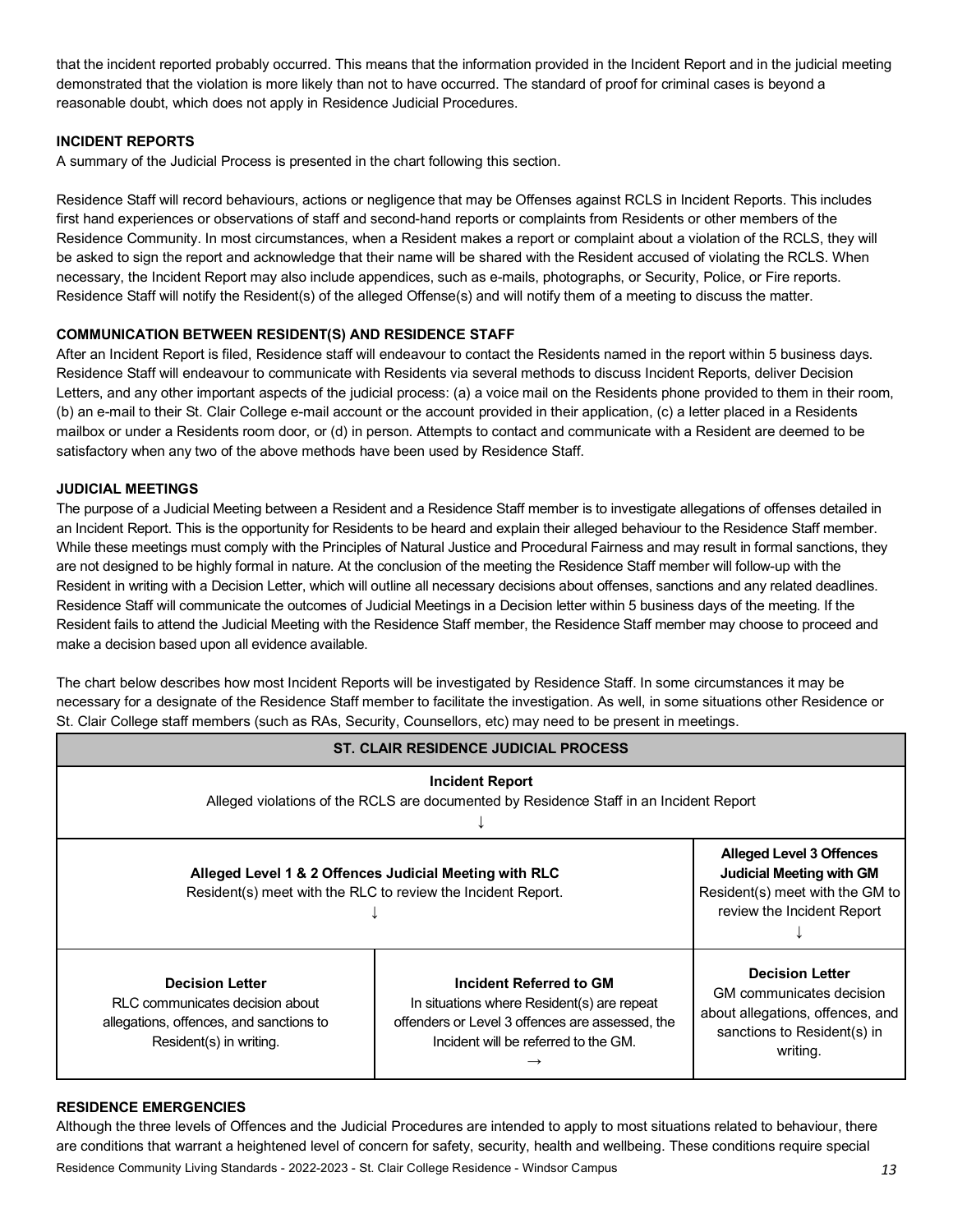authority and guidelines. The following definitions and procedures ensure a swift, effective response to conditions to protect Residents, guests, staff, the community and the Institution. In consultation with the College and its threat assessment and emergency procedures, the General Manager is granted extraordinary authority to respond to Residence Emergencies.

## **DEFINITION OF A RESIDENCE EMERGENCY**

In consultation with the College, the General Manager is authorized to determine if Residence Emergency conditions exist, which is defined by any one of the following:

- (a) evidence that a Resident, student, or staff has been harmed or appears to be in danger of harm,
- b) evidence that a Resident, student, or staff has harmed or poses a threat to harm another individual or the community,
- c) evidence that a Resident, student, or staff has inflicted self-harm or appears to be in danger of doing so.

## **RESIDENCE EMERGENCY PROCEDURES**

In consultation with the College, the General Manager is authorized to:

- (a) suspend other rules in order to invoke a swift response to a Residence Emergency
- (b) turn the matter immediately over to appropriate authorities
- (c) immediately relocate the Resident(s) involved within the Residence or off campus, pending a meeting with the Resident
- (d) authorize an Exclusion, which takes effect immediately and without notice, pending a meeting with the Resident. This means that the individual:
	- a. is prohibited from accessing any service or facility of the Residence
	- b. may be escorted from the Residence and/or the campus
- (e) determine Sanction(s) at Levels 1, 2, and 3, following a meeting with the Resident.

## **APPEAL PROCEDURES**

A summary of the Appeal Procedures is presented in the chart following this section. The following general principles apply to all appeals:

- (a) The Principles of Natural Justice and Procedural Fairness must prevail in Appeal Procedures to ensure compliance with the principle that justice must not only be done, but be seen to be done.
- (b) Any resident found in violation of the RLCS is entitled to submit an appeal, based in the grounds for an appeal mentioned below.
- (c) A resident has 72 hours from the date they receive their Decision Letter to start the appeal process. Staff will endeavour to respond to appeal requests within 72 hours of receiving them.
- (d) Depending on the original decision rendered the appeal process proceeds via one of two processes: the Appeal Process or the Eviction Appeal Process, which are detailed below.

## **THE APPEAL PROCESS**

Students may choose to follow up with the decision maker by scheduling a meeting in order to better understand the decision or sanction(s) related to their incident. Should a student believe that there are issues with the finding of responsibility or sanctions related to their incident, they always have the right to appeal the decision.

- (a) The Appeal Process is in place for all decisions excluding Eviction.
- (b) Students may complete an Appeal Request Form and submit it to the Residence Office, within 72 hours of receiving the decision letter. The resident requesting an appeal must demonstrate that they have grounds, which includes providing evidence of one of the following items:
	- i. **Bias:** Alleged and reasonable apprehension of bias of the Decision-maker who imposed the sanction(s).
	- ii. **Procedural Fairness:** Alleged substantive failure by the Decision-maker to comply with the Principles of Natural Justice and Procedural Fairness, which may have affected the decision.
	- iii. **New information:** Substantive new evidence which could not have been available to the Decision-maker when making the decision.
	- iv. **Alternative Sanctions:** The resident may request for their sanction to be altered by suggesting options that are equivalent in nature to the original decision (this is not applicable to evictions).
- (c) Once the Appeal Request Form is received, a Residence Manager other than the initial decision maker will review the appeal request within 72 hours. If the appeal is granted, the GM (or designate) will set-up an Appeal Meeting with the resident(s).
- (d) The individual or committee considering the appeal may, after reviewing the case:
	- i. uphold the findings and/or sanctions;
		- ii. reverse the findings; or
		- iii. reverse or modify the sanctions.
- (e) During an appeal, all sanctions (minus financial sanctions) remain valid until they are reversed or modified by the individual or committee hearing the appeal. Financial sanctions will not be applied until a decision has been made.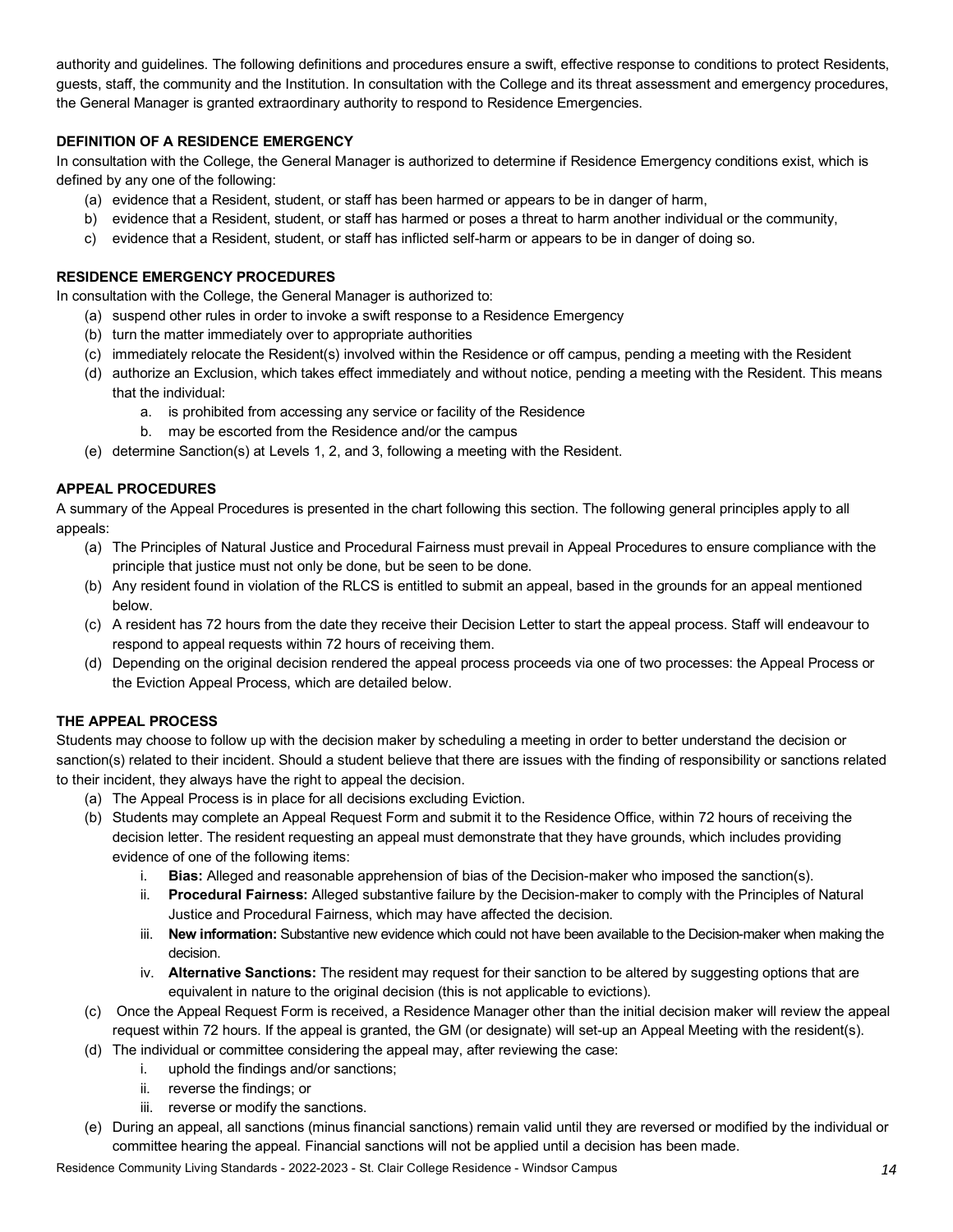(f) All decisions made in an appeal are final and are not subject to further appeals.

## **THE EVICTION PROCESS**

- (a) If the resident has grounds for an appeal, the resident may complete the Appeal Request Form and submit it to the Director (or Designate), within 72 hours of receiving the eviction. The resident requesting the appeal must demonstrate that they have grounds, which includes providing evidence of one of the following items:
	- i. **Bias:** Alleged and reasonable apprehension of bias of the Decision-maker who imposed the sanction(s).
	- ii. **Procedural Fairness:** Alleged substantive failure by the Decision-maker to comply with the Principles of Natural Justice and Procedural Fairness, which may have affected the decision.
	- iii. **New information:** Substantive new evidence which could not have been available to the Decision-maker when making the decision.
- (b) Once an eviction Appeal Request Form is received, Director (or Designate) (or designate) will review the grounds for the appeal and make a decision to either deny the appeal or set-up an Eviction Appeal Hearing. The resident(s) will be contacted within 72 hours to notify them of this outcome.
- (c) If the appeal is granted, the Director (or Designate) will set-up the Eviction Appeal Committee, which will be comprised of three (3) members of the Residence Operating Committee. One of the members of the Eviction Appeal Committee must be a student, and one member must be a member of Residence Senior Management. Residents appealing an eviction will be provided with additional information about Appeal Hearing procedures.
- (d) The Eviction Appeal Committee will communicate a decision in writing to the resident. The committee will review all evidence and may decide to:
	- i. uphold the findings and/or sanctions;
	- ii. reverse the findings; or
	- iii. reverse or reduce the sanctions.
- (e) During an appeal, all sanctions (minus financial sanctions) remain valid until they are reversed or modified by the individual or committee hearing the appeal. Financial sanctions will not be applied until a decision has been made.
- (f) All decisions made in an Eviction Appeal Hearing are final and are not subject to further appeals.

## **APPEAL MEETING PROCEDURES (Levels 1 - 3)**

In this section, the resident appealing the eviction is referred to as the appellant.

- 1. The hearing will proceed as scheduled, even if the appellant does not attend.
- 2. The appellant may bring witnesses to the appeal hearing. Participation of witnesses shall be limited to providing evidence and responding to questions from the appeal committee. Witnesses may be present at the hearing only when providing evidence or responding to questions from the appeal committee.
- 3. The appellant may bring one support person to the appeal hearing; however, support persons shall not participate in the appeal unless called on by the Chair to do so. Participants are required to provide the name and relationship of their support person to the Appeal Committee a minimum of 48 hours prior to the hearing.

## **EVICTION APPEAL HEARING PROCEDURES**

In this section, the resident appealing the eviction is referred to as the appellant and the Residence staff whose decision is being appealed is referred to as the respondent.

- 1. The hearing will proceed as scheduled, even if the appellant or the respondent do not attend.
- 2. The appellant and respondent may bring witnesses to the appeal hearing. Participation of witnesses shall be limited to providing evidence and responding to questions from the appeal committee. Witnesses may be present at the hearing only when providing evidence or responding to questions from the appeal committee.
- 3. The appellant and respondent may bring one support person to the appeal hearing; however, support persons shall not participate in the appeal unless called on by the Chair to do so. Participants are required to provide the name and relationship of their support person to the Appeal Committee a minimum of 48 hours prior to the hearing.
- 4. The appeal hearing shall proceed as follows:
	- a. An initial briefing and review of the case by the committee members;
	- b. Presentation of the case by the appellant;
	- c. Presentation of information by the respondent;
	- d. Subsequent re-examination of either party or any witnesses if required.
- 5. Each appeal shall be considered independently and on its own merits.
- 6. The Appeal Committee will carefully consider only:
	- a. The appeal grounds;
	- b. The evidence supporting the grounds presented orally (during the hearing);
	- c. The written evidence presented in the appeal letter, appeal request form and supporting documents;

Residence Community Living Standards - 2022-2023 - St. Clair College Residence - Windsor Campus *15*